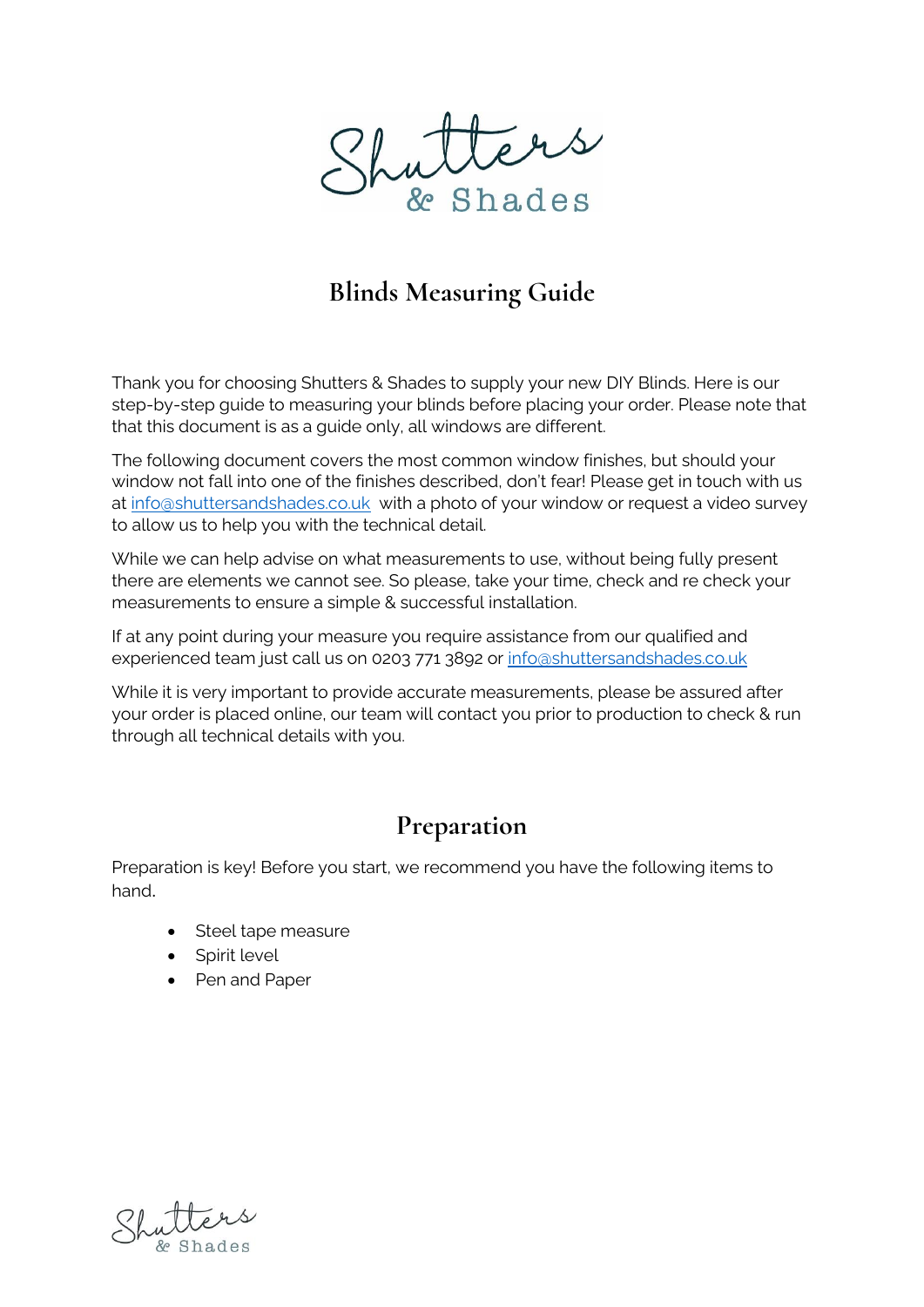# **Measuring Inside Recess – Inside Mount**

All venetian blinds and Honeycomb blinds come with dual fixing brackets to top or face fix the blinds. If measuring to fit blinds inside a recess. Please follow the following guidelines.



Using a steel tape measure inside the recess.

Measure in at least 3 different points for both width and height.

Provide the smallest measurement minus 5mm.

Select Inside Mount on the order form and we will deduct a further 9mm from this measurement to ensure that the venetian blind doesn't catch the walls either side of the recess when raising and lowering the blinds.

#### **PLEASE NOTE – IF YOU WOULD RATHER A TIGHT FIT, LET US KNOW AND WE WON'T DEDUCT THIS ADDITIONAL 9mm.**

For a venetian blind, a pelmet will be provided at the same width as the overall headrail. If you would like this longer then please let us know.

The Pelmet will come with no returns to cover the sides of the windows.

Honeycomb Blinds do not come with a pelmet.

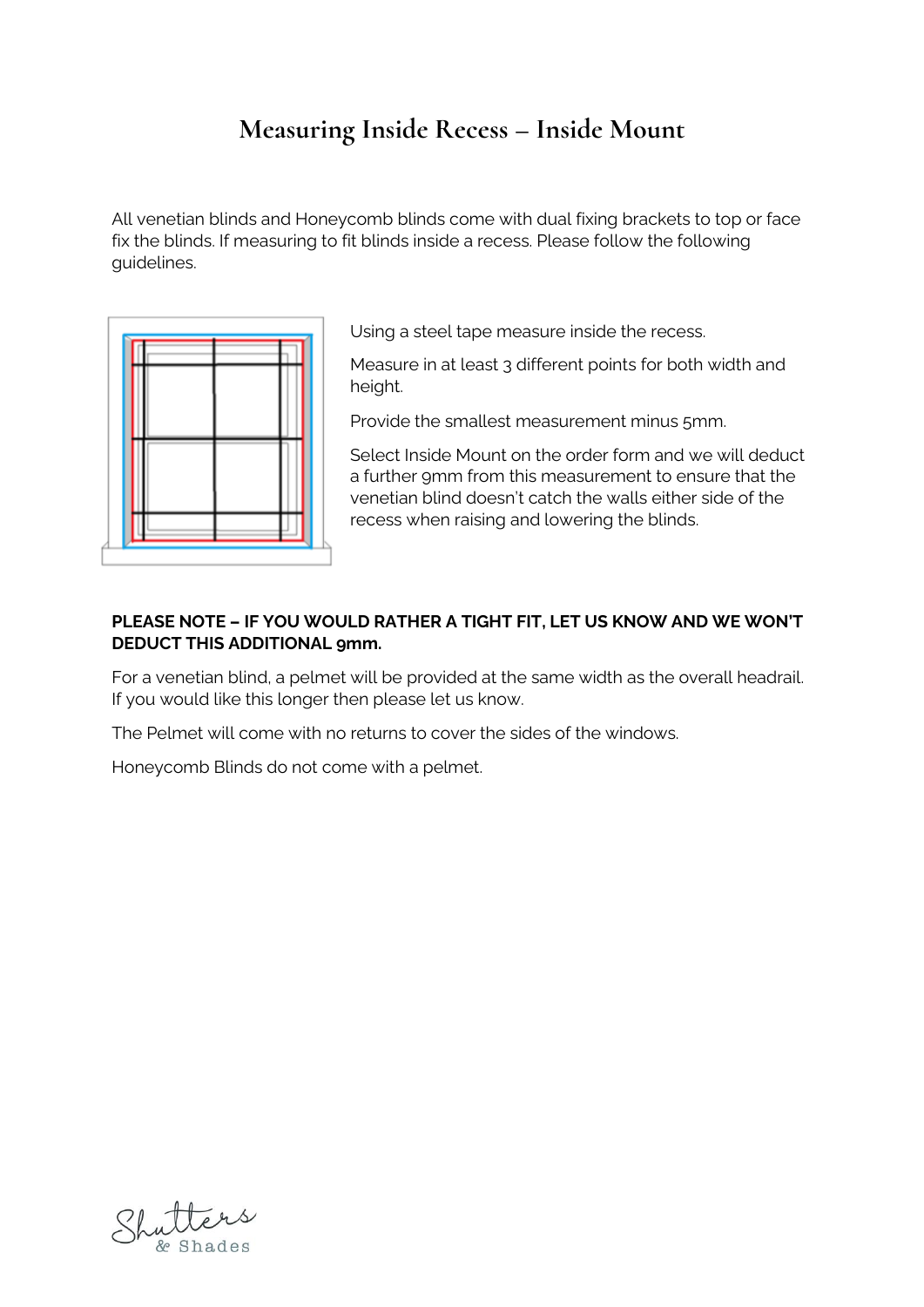# **Measuring Outside Recess – Outside Mount**

All venetian blinds and Honeycomb blinds come with dual fixing brackets to top or face fix the venetian blinds. If measuring to fit blinds Outside a recess. Please follow the following guidelines



Measure using a steel tape measure outside the recess.

Measure in at least 3 different points for both the width and height.

Note down the largest measurement.

We recommend adding an additional 25mm to the largest width either side of the recess to ensure the blind overlaps the recess neatly.

Select Outside mount on the order form. No tolerances will be taken.

For a venetian blind, measured outside mount, a

pelmet will be provided at the same width as the overall headrail and returns to cover the end caps will be added on top of this.

For Honeycomb blinds no pelmet will be provided.